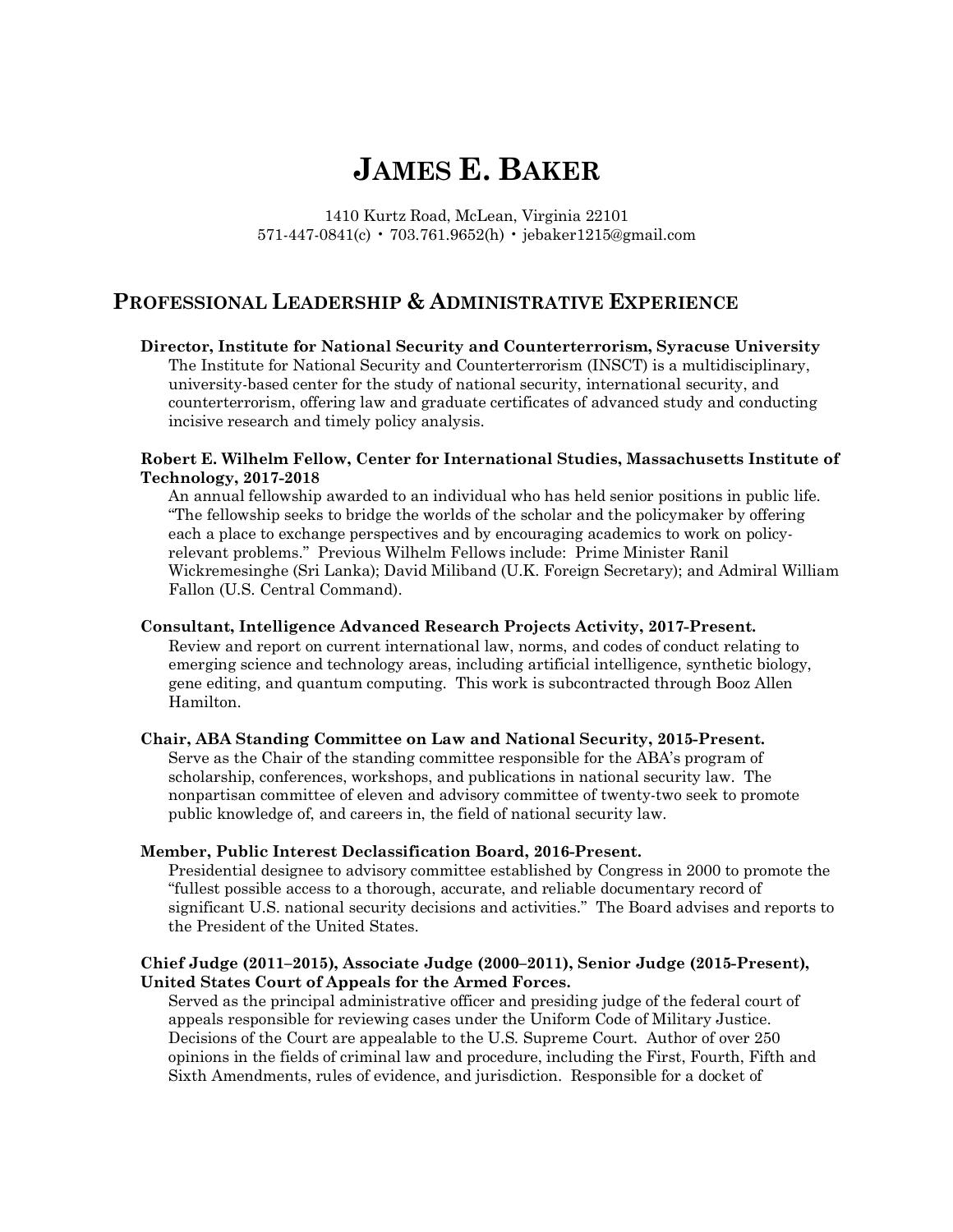approximately 1,000 petitions per year, a \$14 million budget, a staff of sixty, and the court's security. Represented the Court before domestic and international audiences.

#### **Special Assistant to the President and Legal Adviser to the National Security Council (1997-2000), Deputy Legal Adviser (1994–1997).**

 Advised the President, Vice President, the National Security Council, and the National Security Council staff on U.S. and international law related to, among other topics, intelligence, counter-terrorism, foreign assistance, non-proliferation, and military operations. Led and coordinated the interagency legal process across executive departments on national security law issues. Served as "agency general counsel," addressing personnel, fiscal, legislative, investigatory, and litigation matters. Served as Designated Agency Ethics Official for the National Security Council.

#### **Counsel to the President's Foreign Intelligence Advisory Board and Intelligence Oversight Board, 1993.**

 Served as legal counsel to Presidential Advisory Board comprised of former senior defense and intelligence officials as well as private citizens charged with providing the President input and advice on intelligence matters. Initiated and crafted the reorganization of the President's Intelligence Oversight Board, a subcommittee of the larger Board responsible for oversight. Contributing author of a report to the President on intelligence relating to U.S. policy and military operations in Somalia between 1992 and 1993.

#### **Attorney-Adviser, Office of the Legal Adviser, United States Department of State, 1990–1993.**

 Served as line attorney for the Intelligence, Counterterrorism, and Diplomatic Security Bureaus, while also responsible for U.S. extradition and mutual legal assistance practice with designated countries in the Middle East, Africa, and Europe. In addition, served as the Department's liaison to the Iran/Contra Independent Counsel and Iran/Contra Interagency Classification Review Group. Toward this end, recruited, organized, and led a team of retired Foreign Service Officers recognized with the State Department's Superior Honor Award. During second rotation, served as legal adviser to U.S. delegations to the Convention on Long-Range Transboundary Air Pollution, the Convention to Combat Desertification, and to the International Maritime Organization.

#### **Legislative Aide and Acting Chief of Staff to Senator Daniel Patrick Moynihan, 1985–1987.**

 Performed duties as assigned by Senator Moynihan including legislative review and drafting in the defense, intelligence, and law enforcement areas; domestic and foreign travel with the Senator; and service as Chief of Staff. Organized and led a staff of 57 professional and administrative staff, including design and implementation of the office's first formal staff and salary structure within a performance management framework.

#### **Infantry Officer, United States Marine Corps (1982-1985) and Marine Corps Reserve,** (**1979–2000).**

 Platoon leader, weapons platoon leader, company executive officer, and aide-de-camp to the Commanding General of Marine Corps Base, Camp Lejeune. Authored revised Marine Corps Counterinsurgency Field Manual as a reserve officer. Twice awarded the Navy Achievement Medal. Holder of the Marine Corps Combat Endurance Course Record.

## **EDUCATIONAL & ACADEMIC EXPERIENCE**

**EDUCATIONAL & ACADEMIC EXPERIENCE**<br>Professor of Law, Syracuse University College of Law & Professor, Maxwell School of  **Citizenship and Public Affairs, Syracuse University (2018-)**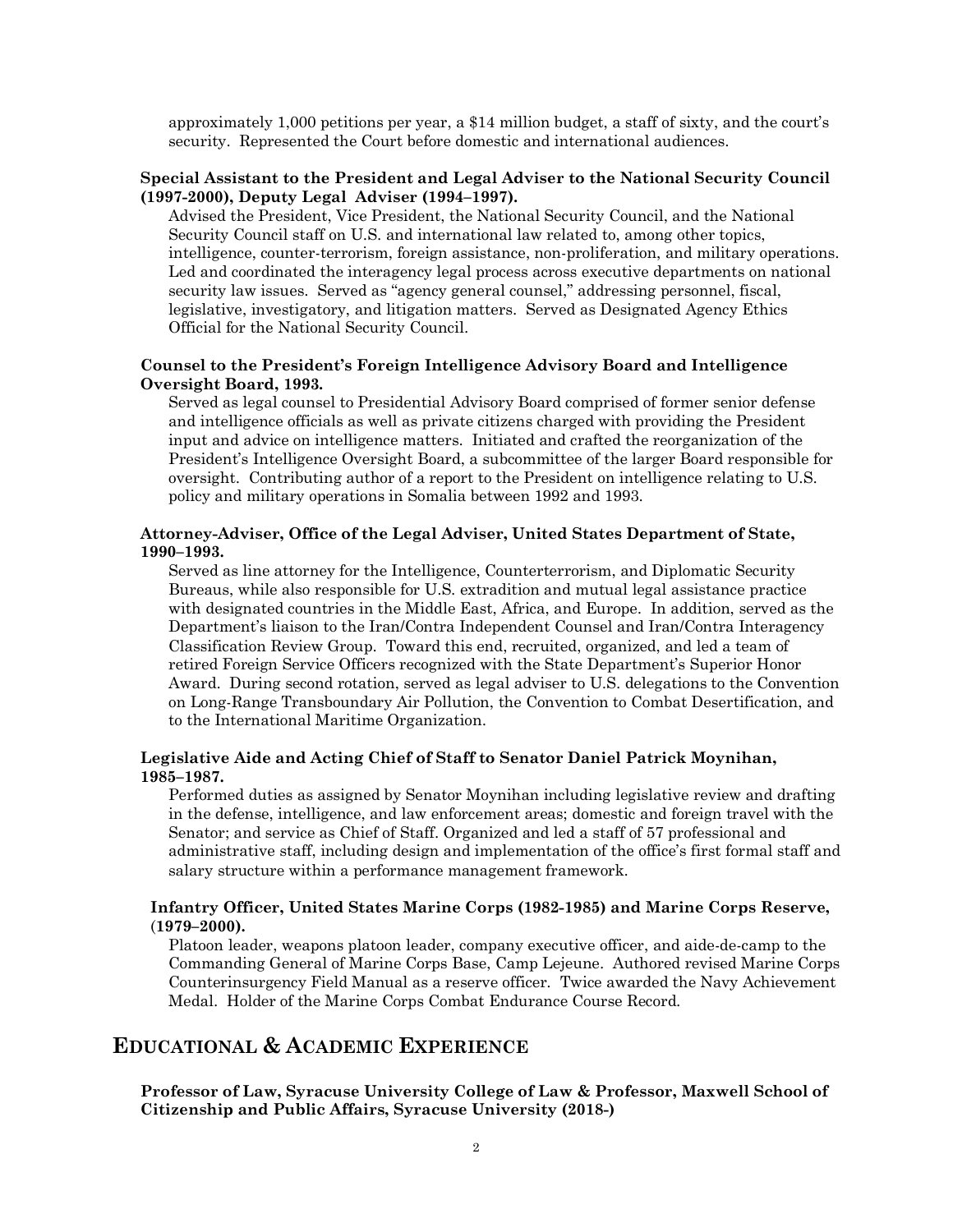#### **Board of Trustees, The Langley School, McLean, Virginia, Chairman (2012–2016), Member (2008–2012).**

 Elected Chair of the Board of Trustees of a 500-student pre-school through eighth grade independent school. During tenure as Chair, the School selected and transitioned a new Head of School, built a fully-funded 28,000 square foot Middle School facility, successfully completed the School's ten-year accreditation review, and developed the School's next strategic plan. As a Board Member, served as Chair of the Head of School Search Committee, Chair of the Governance Committee, and member of the Development, Finance, and Facilities Committees.

#### **Visiting Professor, Georgetown University Law Center, 2015-2017.**

 Responsible for teaching six courses, including three national security seminars incorporating tabletop exercises, a legal ethics seminar that explores legal ethics through the positive example of role models, Federal Courts, and a course on leadership.

#### **Distinguished Fellow, the Center for National Security Law, University of Virginia Law School, 2015-Present.**

 Honorary position recognizing over twenty years of continuous teaching of UVA, and other graduate students, as part of the National Security Law Institute.

#### **Adjunct Professorships**

 **Georgetown Law School**, Washington, D.C., 2004–2015 (6 credits per year).

 **University of Iowa College of Law**, Iowa City, IA, 2004–2015 (1 credit). Offered tenure-track position in 2000, which I declined in favor of becoming a judge.

 **Washington University School of Law**, St. Louis, MO, 2012–2015 (1 credit).

 **University of Pittsburgh School of Law**, Pittsburgh, PA, 2009–2012 (1 credit).

#### **Faculty**

 **International Institute of Humanitarian Law**, San Remo, Italy, 2013–Present.

#### **Visiting Lecturer**

**Yale Law School**, New Haven, Connecticut, 2001–2005 (2 Credits).

#### **ADDITIONAL AFFILIATIONS**

 **Member, Advisory Member, and Special Advisor**, Standing Committee on Law and National Security, American Bar Association, 2001–2015.

 **Editorial Board Member**, Journal of National Security Law & Policy, 2012–Present.

 **Advisory Board Member**, **Central Intelligence Agency**, General Counsel's External Advisory Board, 2014-Present.

#### **EDUCATION**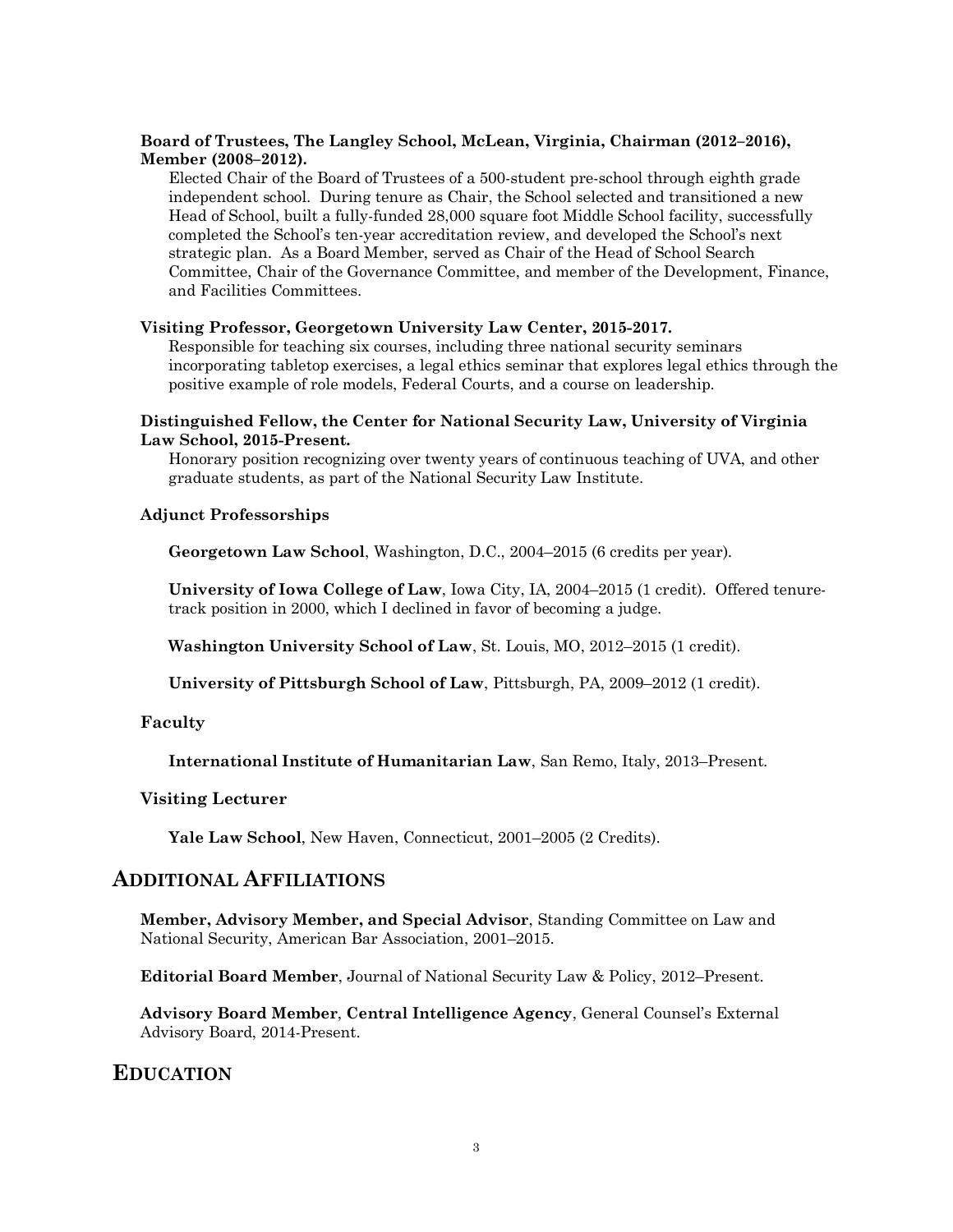Yale Law School, J.D., 1990.

Yale University, B.A., *cum laude*, Distinction in History, 1982.

# **HONORS**

 **Lifesaving Award, 2011,** Fairfax County Fire and Rescue Department.

 **Buckingham Browne & Nichols School Distinguished Alumnus Award, 2010.** One of under twenty recipients of award given to alumni who embody the qualities of honor, scholarship, and kindness for which the School stands.

 **Honorary Master of Military Art and Science, 2009.** United States Army Command and General Staff College.

 **Central Intelligence Agency Director's Award, 2000.** Award given in recognition of outstanding service in advancing and protecting the most challenging intelligence matters in the formulation of national security policy.

 **Samuel Nelson Drew Memorial Award, 1999.** The National Security Council's highest award for "distinguished contributions to the foundation of peaceful, cooperative relationships between states."

 **Henry Edwards Ellsworth Memorial Prize, Yale College, 1982.** The Jonathan Edwards College prize for the senior who has written "the most distinguished essay or carried out the most significant piece of research during the year."

 **The Commandant's Trophy, 1981.** The Marine Corps award for the officer candidate finishing first in his class who has demonstrated exceptional academic performance, physical fitness, and leadership in Officer Candidates School.

# **PUBLICATIONS**

### **BOOKS**

 IN THE COMMON DEFENSE: NATIONAL SECURITY LAW FOR PERILOUS TIMES (Cambridge University Press, 2007).

REGULATING COVERT ACTION (with Michael Reisman) (Yale University Press, 1992).

### **CHAPTERS**

 *From Horses to Hammers: Homeland Security in Law, Doctrine, and Text,* Preface, *SOURCEBOOK FOR PUBLIC PRIVATE PARTNERSHIPS FOR SECURITY AND RESILIENCE* (American Bar Association, 2017).

 *Bridging the Gap*, Foreword to THE U.S. INTELLIGENCE COMMUNITY LAW SOURCEBOOK (American Bar Association, 3d ed., 2016).

*From Cold War to Long War to Gray War: Covert Action in U.S. Legal Context, in ESSENTIALS OF*  STRATEGIC INTELLIGENCE (Loch Johnson ed., *ABC-CLIO Publishers 2015) (best of anthology drawn from updated five-volume Praeger PSI Strategic Intelligence).*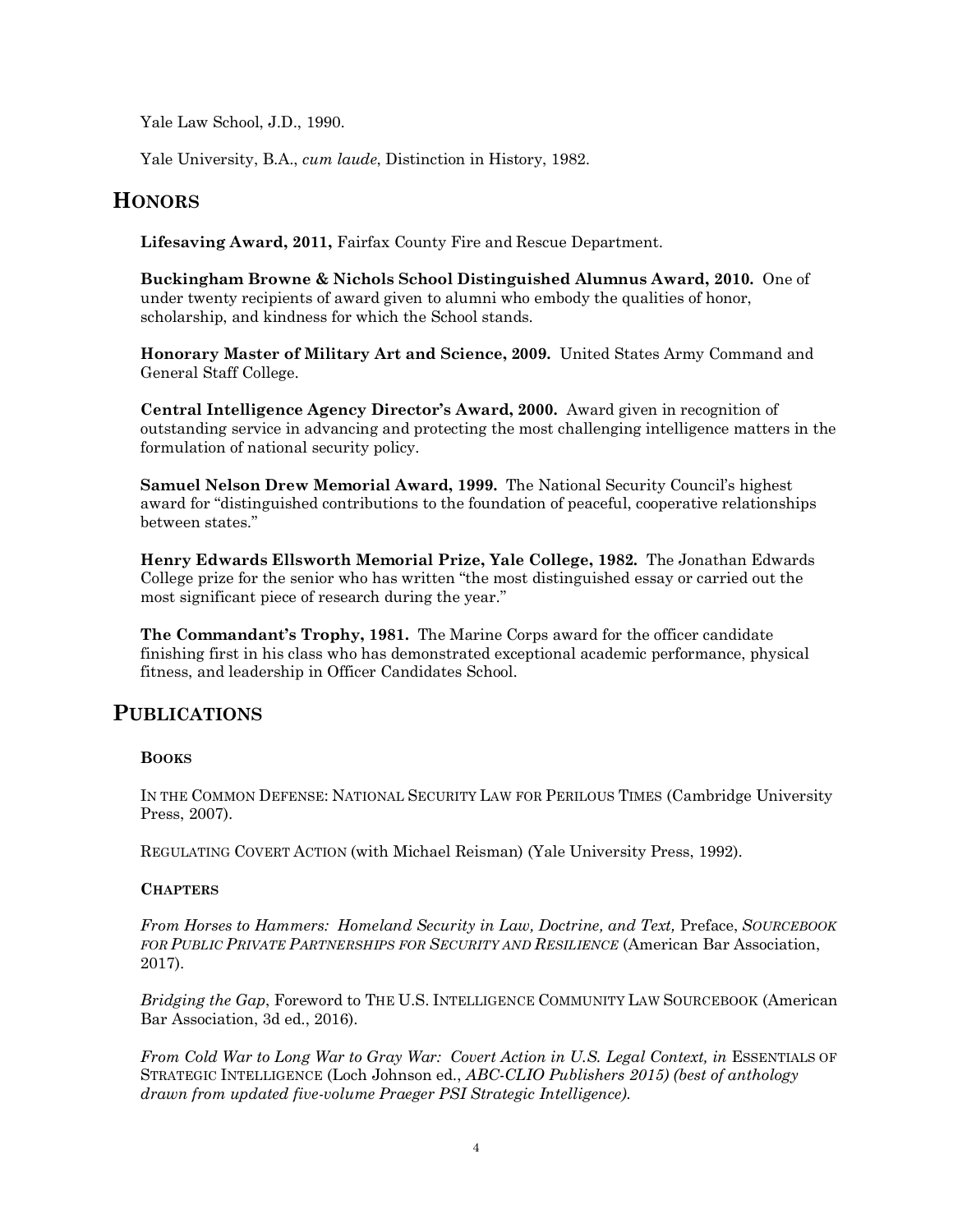*On Evidence – Foreword* to SALTZBURG, SCHINASI, SCHLUETER, AND HANSEN, MILITARY RULES OF EVIDENCE MANUAL, Eighth Ed. (LexisNexis 2015).

 *National Security Process*, in NATIONAL SECURITY LAW (Moore & Turner eds., 3d Ed., Carolina Academic Press 2015).

 *Fair Justice – Good Order: The Why, the What, the How, and Maybe even the Whether of Military Justice,* Foreword to F. GILLIGAN & F. LEDERER, COURT-MARTIAL PROCEDURE (Matthew Bender 5th ed. 2015).

 *Foreword* to MARIANNE F.H. HIRSCH BALLIN, ANTICIPATIVE CRIMINAL INVESTIGATION: THEORY AND COUNTERTERRORISM PRACTICE IN THE NETHERLANDS AND THE UNITED STATES (T.M.C. Asser Press/Springer 2012).

 *Exercising Discretion in the Middle Grey: Model Rules and Role Models in the Ethical Practice of National Security Law*, in THE U.S. INTELLIGENCE COMMUNITY LAW SOURCEBOOK (American Bar Association, 2012).

 *Prelude to Decision: Michael Reisman, the Intelligence Function, and a Scholar's Study of Intelligence in Law, Process, and Values*, *in* LOOKING TO THE FUTURE: ESSAYS ON INTERNATIONAL LAW IN HONOR OF W. MICHAEL REISMAN (Mahnoush H. Arsanjani, Jacob Katz Cogan, Robert D. Sloane & Siegfried Wiessner eds., 2010).

 *Covert Action: United States Law in Substance, Process and Practice*, *in* THE OXFORD HANDBOOK OF NATIONAL SECURITY INTELLIGENCE (Oxford University Press 2010).

 *From Cold War to Long War: Covert Action in U.S. Legal Context*, *in* STRATEGIC INTELLIGENCE (Loch Johnson ed., Greenwood Publishing Group 2007).

 *National Security Process*, *in* NATIONAL SECURITY LAW (J.N. Moore et al. eds., Carolina Academic Press 2005).

#### **ARTICLES**

 *The NSC in Transition: Organizing the National Security Council, Process, and Staff in the Next Administration*, American Bar Association, Standing Committee on Law and National Security (November 2016).

 *The Importance of Building Fires: Lessons Learned as a Judge on the United States Court of Appeals for the Armed Forces*, 15 J. APP. PRAC. & PROCESS 201 (Fall 2014/Released Spring 2015).

 *What Process is Due: The role of Judging in National Security*, The Judge Leonard I. Garth Lecture, 67 RUTGERS L. REV. VOL. 6 (Spring 2015).

 *Is Military Justice Sentencing on the March? Should it be? And, if so, Where Should It Head? Court-Martial Sentencing Process, Practice and Issues,* 27 FEDERAL SENTENCING REPORTER Issue 2 (2015).

 *Process, Practice, and Principle: Teaching National Security Law and the Knowledge that Matters Most*, Vol. 27. No. 2 , GEO. J. LEGAL ETHICS 163 (2014).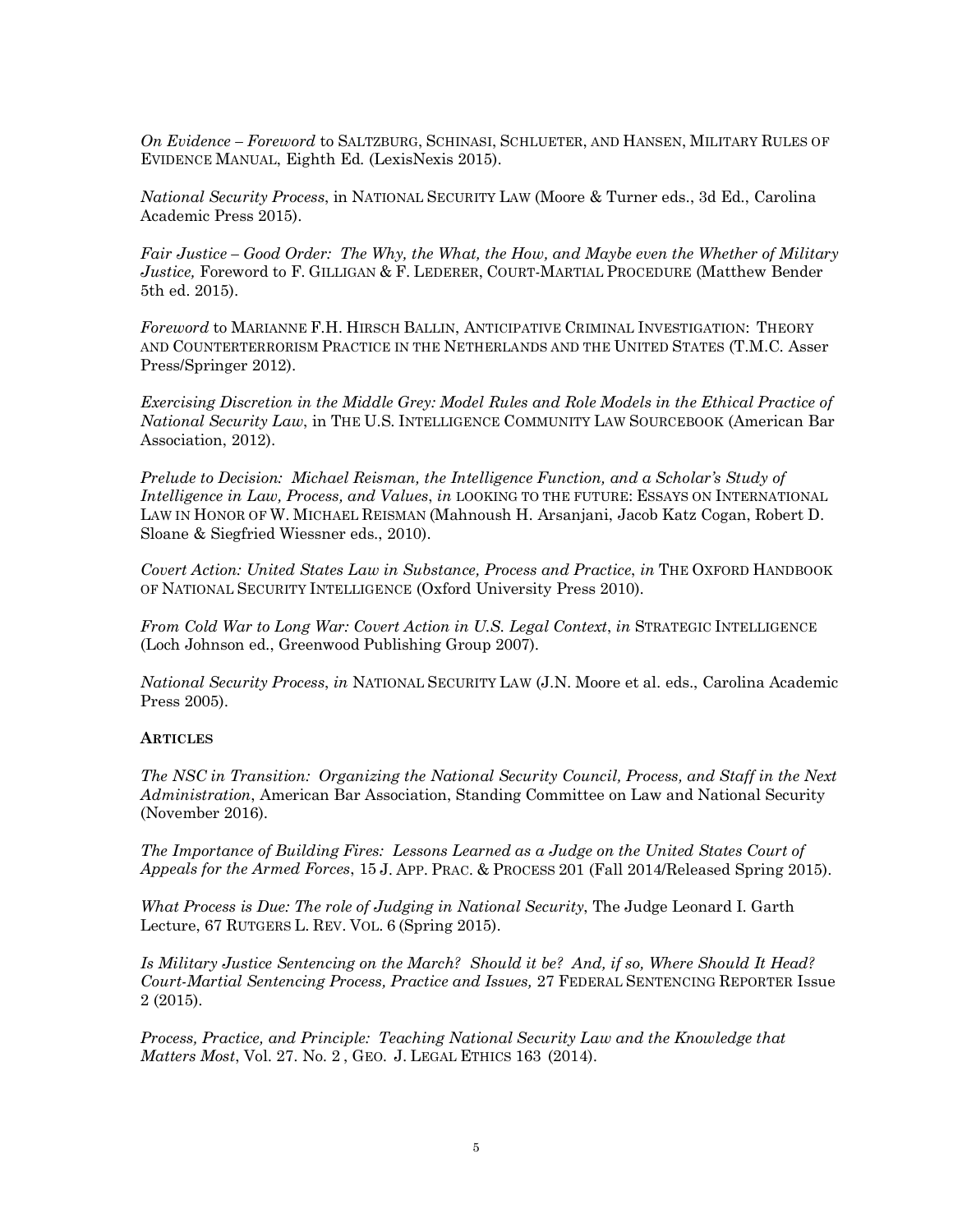*The Master Mason: How Professor Baldus Built a Bridge from Learning to Law and the Legacy of Equal Justice he Leaves Behind*, 97 IOWA L. REV. 1871 (2012).

 *Jupiter as Everyman: Michael Reisman and the Scholar as Teacher*, 34 YALE J. INT'L L. 533 (2009).

 *A Running Start: Getting "Law Ready" during a Presidential Transition*, 30 A.B.A. Nat'l Sec. L. Rep. (2008).

 *The Twenty-Year Test: Principles for an Enduring Counterterrorism Legal Architecture*, 2 ADVANCE 2, J. ACS ISSUE GROUPS (2008).

 *What's International Law Got to Do with It? Transnational Law and the Intelligence Mission*, 28 MICH. J. INT'L L. 639 (2007).

 *Internet Pandemic? The Not-So-Secret and Expanding World of Child Pornography* (with Melanie Krebs-Pilotti), 53 FED. LAW. 50 (2006).

 *Letter of Appreciation: Peter Murphy Retires after a Lifetime of Dedication as Counsel to the Commandant of the Marine Corps*, 52 FED. LAW. 4 (2005).

 *LBJ's Ghost: A Contextual Approach to Targeting Decisions and the Commander in Chief*, 4 CHI. J. INT'L L. 407 (2003).

 *The National Security Presidency in Constitutional Context: Reflections on Terrorism and the Presidency from the Last Ten Years*, 19 MILLER CTR. REPORT 12 (2003).

*The Constitutional Duty of a National Security Lawyer in a Time of Terror, 11 PUB. LAW. 1* (2003).

 *Constitutional Dignity and the Criminal Law*, 174 MIL. L. REV. 125 (2002).

 *National Security Process and a Lawyer's Duty*, 173 MIL. L. REV. 124 (2002).

 *Ordered Liberty and the Homeland Security Mission*, 10 PUB. LAW. 2 (2002).

 *When Lawyers Advise Presidents in Wartime: Kosovo and the Law of Armed Conflict*, NAVAL WAR C. REV., Winter 2002, at 11, 18.

## **INVITED LECTURES & PRESENTATIONS** (*Illustrative List*)

#### **UNITED STATES**

 *A Dangerous Nonchalance: Artificial Intelligence and National Security Law*, The Starr Forum, Massachusetts Institute of Technology, March 6, 2018.

 *Leaders and Lawyers*, Keynote Presentation, Judge Advocate General's Worldwide CLE Conference, Charlottesville, Virginia, September 18, 2018.

 *Thinking About Extremism in the 21st Century*, Keynote Panel ABA Rule of Law Initiative Annual Conference on Contemporary Rule of Law Issues: Rule of Law Approaches to Countering Violent Extremism, May 4, 2017.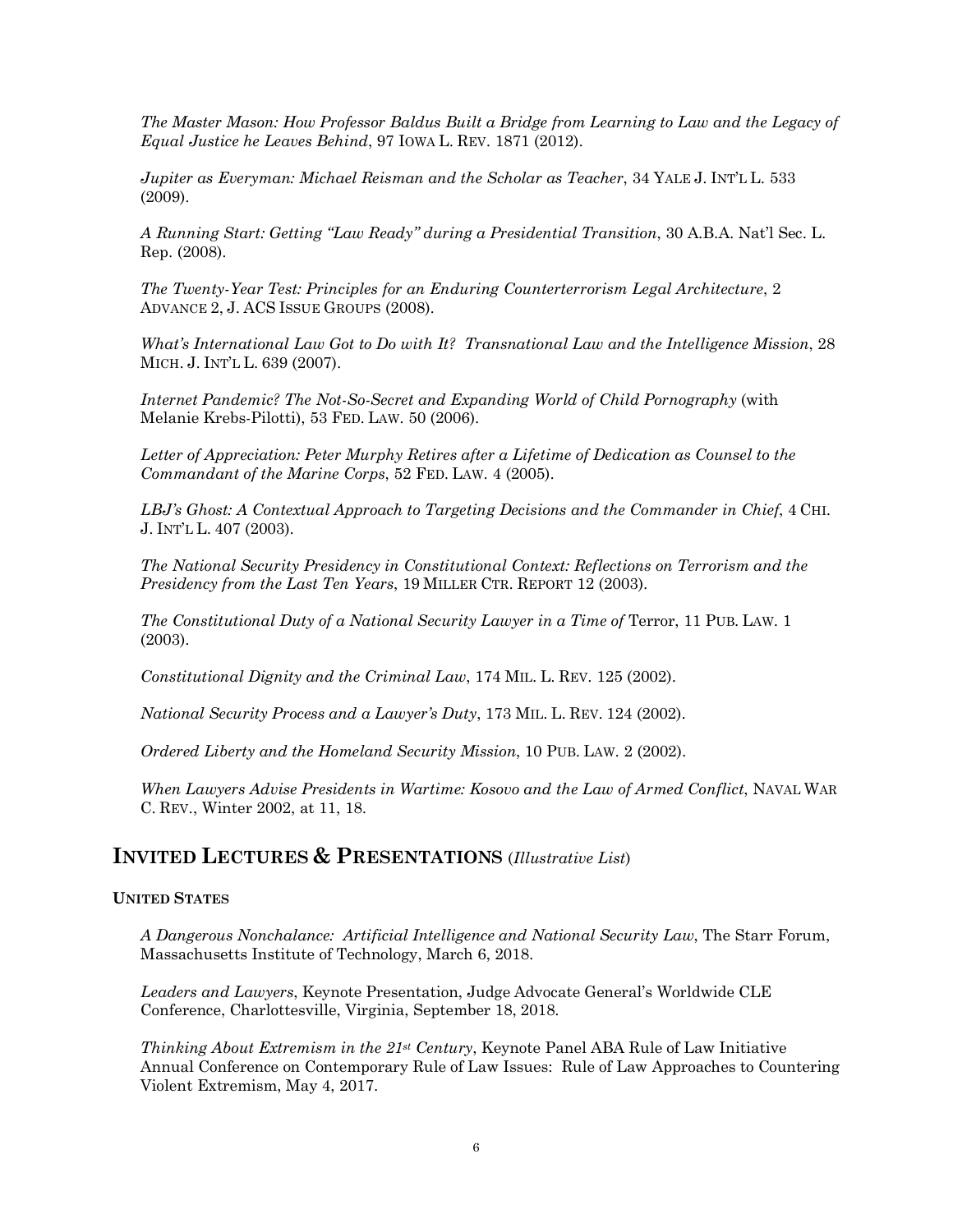*Free Speech and Sexual Harassment: When Should the Military Prosecute*, George Washington Law School, televised live by C-SPAN, April 12, 2017.

 *To the Temple of Virtue: Ethical Challenges for Judge Advocates at a Time of Challenge and Conflict*, United States Court of Appeals for the Armed Forces, Continuing Legal Education and Training Program, March 9, 2017.

 *Meeting the Challenges of Practicing National Security Law*, Keynote, Office of the General Counsel, National Geospatial-Intelligence Agency Off-Site January 31, 2017.

 *A Higher Form of Patriotism*, Address, Georgetown Law School, Veterans Day Ceremony, November 11, 2016.

 *National Security Law and Process in Transition*, United States Air Force Continuing Legal Education Conference, George Mason University, November 4, 2016.

 *The Duty of a National Security Lawyer in a Time of Challenge and Change*, Remarks before the ABA Standing Committee on Law and National Security, Review of the Field Conference, November 14, 2017.

 *Judges' Perspectives on Victims' Appellate Rights,* Testimony, The Judicial Proceedings Panel re: September 23, 2016.

 *The Importance of Public Service*, Remarks of the Guest of Honor, Military Lawyers Committee Dining Out, San Francisco, August 5, 2016.

 *Lessons Learned as a National Security Lawyer*, Office of the Chief Counsel, Transportation Security Administration, July 20, 2016.

 *Veterans as Lawyers and Judges*, Law Students Veterans Conference, Washington, D.C., June 24, 2016.

 *A Legal Role* Model, Investiture of the Honorable John E. Sparks, United States Court of Appeals for the Armed Forces, May 25, 2016.

 *The Importance of Building Fires*, The 44th Kenneth J. Hodson Lecture, The Judge Advocate General's School, Charlottesville, Virginia, April 2016.

 *Finding Your Courage to meet the Challenges of Practicing National Security Law*, 1L Convocation Lecture, Syracuse University Law School, April 11, 2014.

 *Ethics Challenges: From Model Rules to Role Models*, Ethics training for National Association of Attorneys General representing the 56 state and territorial Attorneys General, February 23, 2016.

 *Legal Lives: The Role of Moral Courage in Upholding the Law*, The 2015 Morehouse Lecture, The Judge Advocate General's School, Maxwell Air Force Base, Montgomery, Alabama, June 2015.

 *Victims' Rights and the Military Justice System*, Keynote Address, National Crime Victims Conference, Lewis & Clark Law School, May 2015.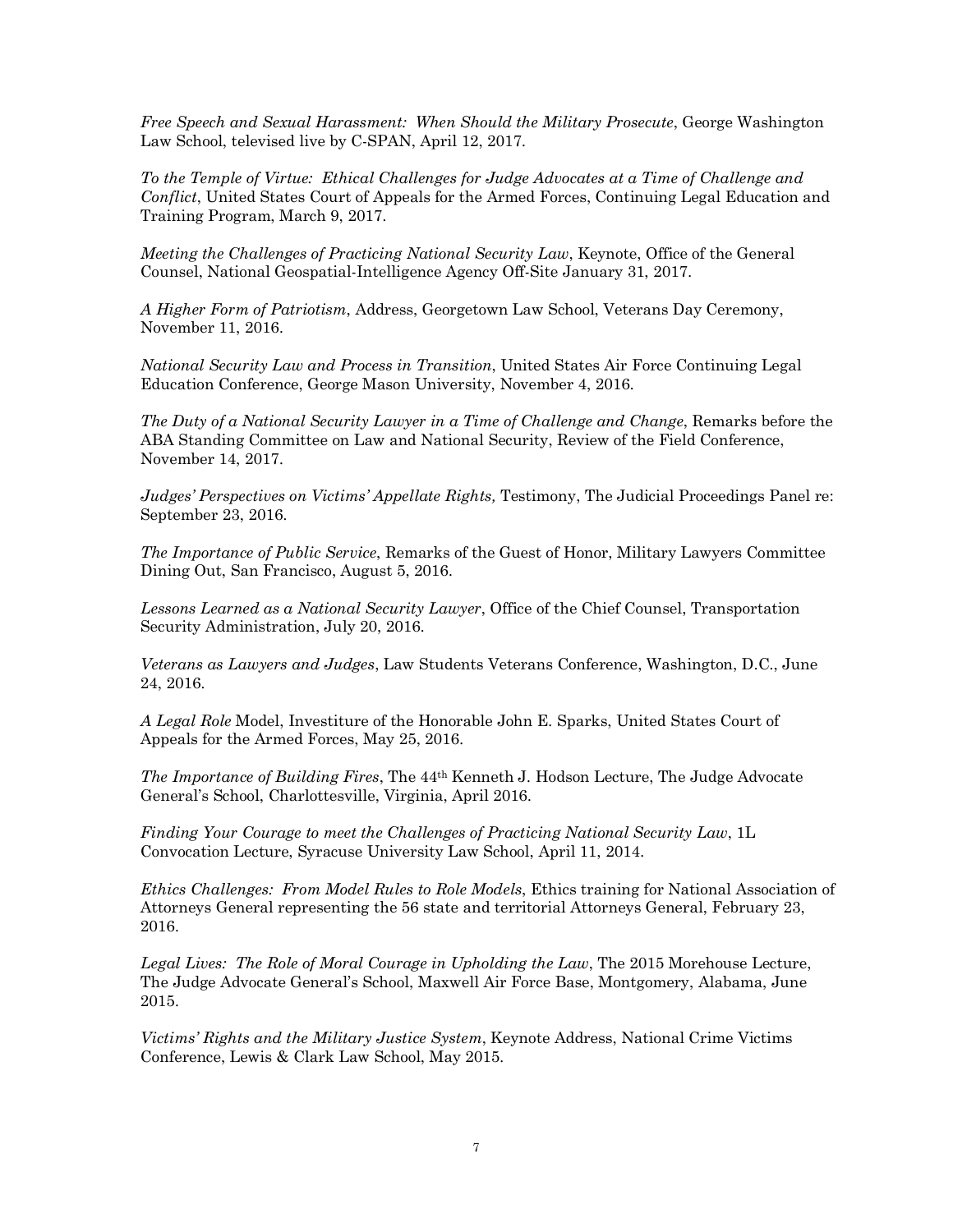*Mind the Gap: Security, Liberty, and Privacy*, Keynote Address, The National Summit on Homeland Security Law, Oklahoma City University School of Law on the Twentieth Anniversary of the Murrah Federal Building bombing, April 2015.

 *Know What You Stand For: Current Issues in Intelligence Law and Ethics*, Washington & Lee Department of Political Science and Law School, April 2015.

 Keynote Address, *Military Contractors*, National Security Law Brief Symposium, American University Law School, March 24, 2015.

 *Law, Leadership, and Role Models*, Ohio State University Law School, Program on Law and Leadership, Speaker Series Keynote, November 14, 2014.

Lasting Post: Love, Law and Laureates – Honoring Forgotten Legacies of World War I, The William C. Crooks Distinguished Lecture, Greenwich Historical Society, Greenwich, CT, Nov. 5, 2014.

 *American Bar Association, Section on National Security and the Law, Annual Keynote Speaker on Law and Ethics* (2009–Present).

 *Peter M. Murphy: An Appreciation*, Eulogy, Sousa Band Hall, Marine Barracks, 8th & I, Washington, D.C., November 23, 2013.

 *Civil-Military Relations in Today's National Security Context* (The Military Legal Committee of the Americas (COJUMA) Conference, United States Southern Command, Miami, Florida, 2014).

 *Why do we Conduct Foreign Intelligence Surveillance? The Baker Framework for Intelligence Gathering*, Panel, George Washington Law School, May 2, 2014.

 *Every Day Commemoration Day: Why the People and Voices of 9/11 Shall Never Fade* (Naval Support Activity 9/11 Commemoration Speech, Virginia, 2013).

 *In Defense of Public Service* (William S. Fulton, Jr. Appellate Military Judges Conference, Washington, D.C., 2013).

 *Military Justice Trends in Brief: From C.A.A.F. to Canberra* (William S. Fulton, Jr. Appellate Military Judges Conference, Washington, D.C., 2012).

 *Do's*, *Don'ts*, *and Depends*: *Intelligence, Ethics, and the Law* (National Intelligence University, Washington, D.C., 2012).

 *Five Legal Lives: Lessons in Moral Courage* (Central Intelligence Agency, Offsite, 2011).

*National Security Process* (United States Special Operations Command, Tampa, Florida, 2011).

 *The Role of National Security Lawyers* (American Bar Association Breakfast, Washington D.C., 2011).

 *Veterans Day: Our Day of Conscience and Remembering the Judges Who Helped Make it So* (Keynote Speaker at the Appellate Judges Education Institute Annual Conference, Washington D.C., 2011).

 *Cyber Security and the Law* (Defense Policy Board Testimony, Washington D.C. 2010).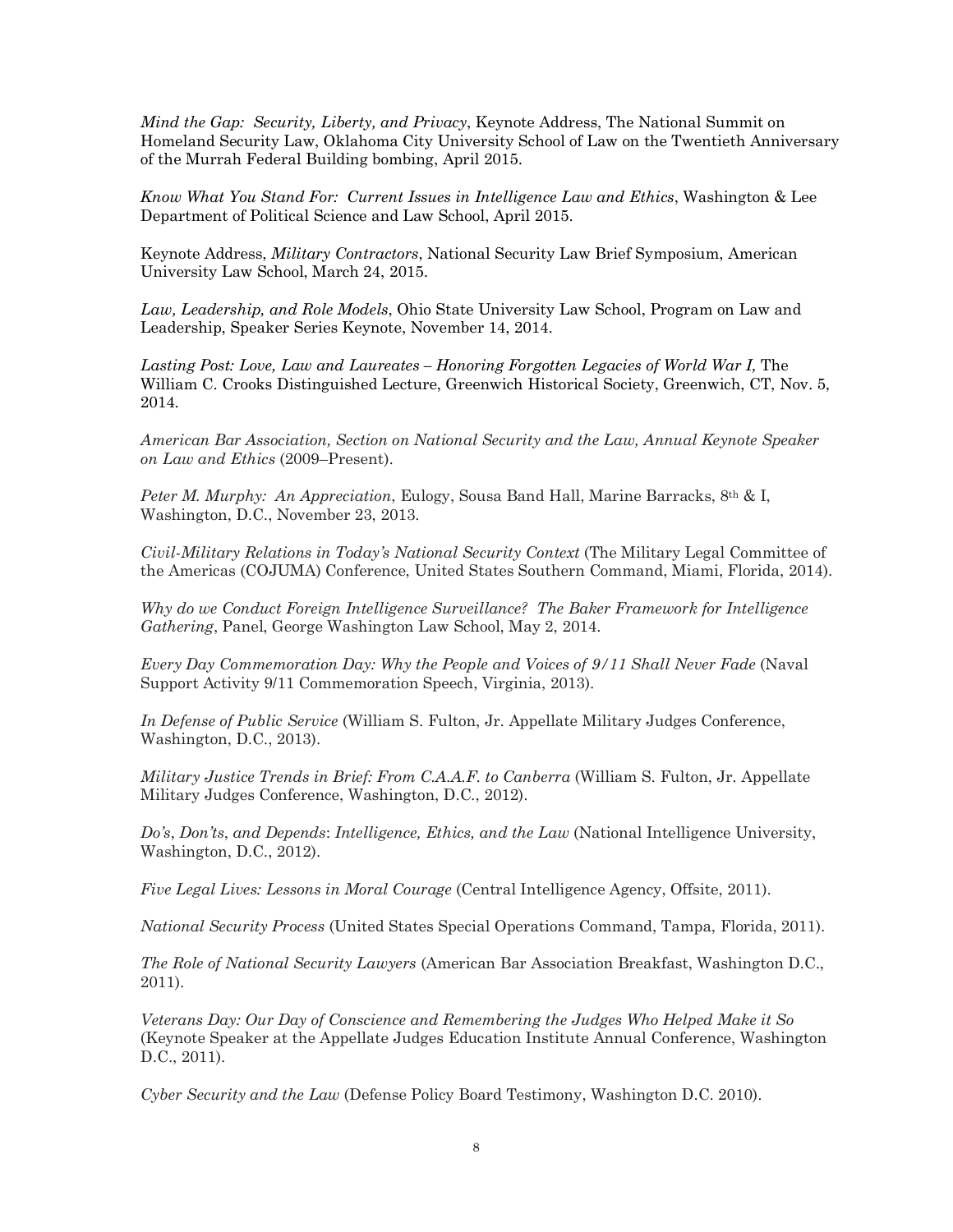*Homeland Security: The Next Generation* (United States Pacific Command Regional Conference, Honolulu, Hawaii, 2010).

 *Three Legal Lives: Lessons in Moral Courage* (The Franklin M. Loew Lecture Series, Becker College, Worcester, Massachusetts, 2010).

 *Crossroads: Why Northern Command Is at the Intersection of U.S. National Security Policy and*  Law and Three Lessons to Guide It on Its Way (United States Northern Command, Colorado Springs, Colorado, 2009).

*Making Targeting Decisions in Armed Conflict: U.S. Process, Substance, and Practice (Yale Law* School, New Haven, Connecticut, 2009).

 *Lessons I Was Not Taught in Law School* (Franklin Pierce Law Center Commencement Address, New Hampshire, 2009).

 *From Normandy to Montgomery: Frank Johnson, Moral Courage, and the Simple Language of Action* (Army Command and Staff College Commencement Address, Fort Leavenworth, Kansas, 2009).

 *Making Good Choices and the Role Models Who Guide Us* (Buckingham, Browne & Nichols School, Cambridge, Massachusetts, 2008).

*National Security Process* (Project on National Security Reform, Washington D.C. 2008).

 *Support and Defend: Constitutional Law and the Threat of Nuclear Terrorism* (New York University, New York, New York, 2007).

 *What's International Law Got to Do with It? Good Process, Good Lawyers, Transnational Law and Better Intelligence* (University of Michigan Journal of International Law Symposium, Ann Arbor MI., 2007).

 *Terrorism and the National Security Legal Agenda: Authority, Appraisal, and the American Legal Ideal*, NPR live broadcast before the Iowa City Foreign Relations Council, July 8, 2004.

 *Finding True North in Times of Challenge: Honor as a Moral Compass for High School and Beyond* (The Dubois Fellowship Lecture, The Taft School, Watertown, Connecticut, 2003).

#### **INTERNATIONAL**

 *Yin & Yang: Getting the Most out of the Strategic Partnership Between Military Leaders and their Lawyers* (United States Pacific Command, Military Operations Regional Conference, Keynote, Brisbane, Australia, June 26, 2017).

 *Judging Judges: Meeting Today's Challenges in and out of the Courtroom* (Address to the Justices and Judges of the Supreme Court, Court of Appeal, and High Courts of the Republic of Fiji, June 22, 2017).

 *The Role of the Prosecutor: A Judicial Perspective* (Presentation at the Fiji Police Training Academy, June 21, 2017.)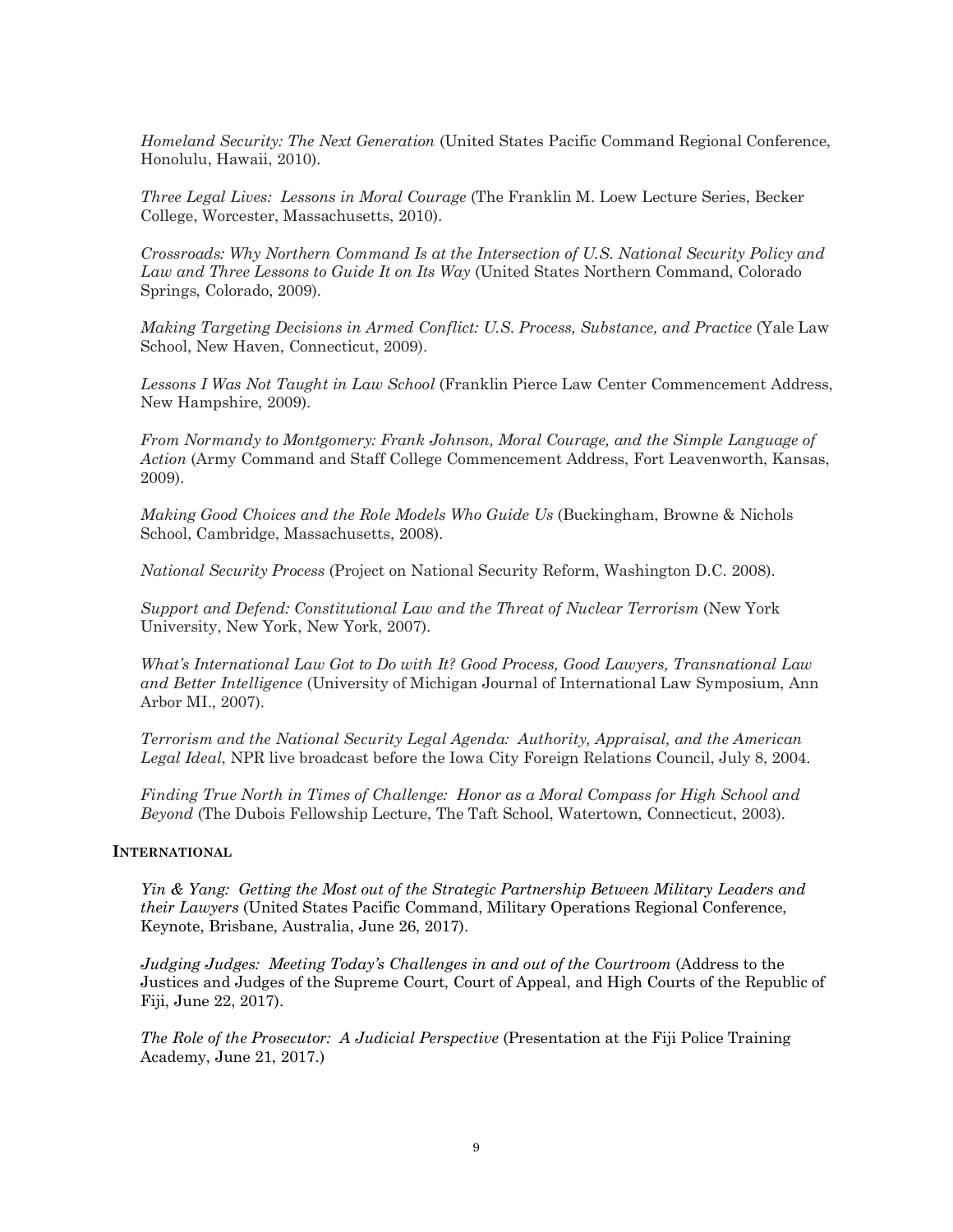*On Lawyering: In Court, Under Pressure, and in Life*, Three-part presentation to the Office of the Director of Public Prosecutions, Suva, Fiji, June 23, 2017).

*Essence of Decision: Presidential Process and the Role of Law and Intelligence* **(International**  Security and Intelligence Program, Pembroke College, University of Cambridge, Cambridge, England, 2014 & 2015).

 *The Rule of Law in the Military Context*: *What Is It*? *How Do You Get It*? *What is the Role of the Military Lawyer*? (Africa Accountability Colloquium, International Institute of Humanitarian Law, San Remo, Italy, 2014).

 *The Six Cs: The Why, the What and Maybe Even the Whether of Military Justice in the 21st Century* (The South and North American Constitutional and Military Law Seminar, Superior Military Tribunal, Brasilia, Brazil, 2013).

 *Command and Control: Thoughts on the Role of Command in Military Justice* (Africa Accountability Colloquium, International Institute of Humanitarian Law, San Remo, Italy, 2013).

 *The Role of the Military in Advancing the Rule of Law* (World Justice Forum, The Hague, The Netherlands, 2013).

 *Toward a National Security Paradigm: Targeted Killing in US Practice and Law* (T.M.C. Asser Institute/International Centre for Counter-Terrorism, The Hague, The Netherlands, 2012).

*Comparative Criminal Law* (University of Utrecht, The Hague, The Netherlands, 2012).

 *The Intelligence Lawyer: Practice, Process, and Principles* and *The Role of the Judiciary in National Security*, (Centro de Investigación y Seguridad Nacional (CISEN), Mexico City, Mexico, 2011).

 *Civil-Military Relations in Today's National Security Context* (United States European Command, Budapest, Hungary, 2010).

 *Comparative Law and Military Justice* (New Zealand Law Reform Commission, Wellington, New Zealand, 2010).

 *The Role of Law in National Security Decision-Making* (Jawaharlal Nehru University, New Delhi, India, 2009).

 *National Security Law in Transition: Examining the First Months of the New Administration* (United Kingdom Home Office, London, England, United Kingdom, 2009).

 *A National Security Legal Agenda for the Next Administration* (Pacific Command Regional Conference, Singapore, Singapore, 2008).

 *Rule of Law and Civil Society* (Malaysian Bar Association, Kuala Lumpur, Malaysia, 2008).

 In addition, lectured and made faculty presentations at numerous additional educational institutions, including: Brooklyn Law School, Catholic University, Columbia University, Cornell University, Duke University, Essex Community College, Fordham University, the Judge Advocate Schools, Miami University, the National Defense University, the National War College, New York University, Oxford University, Texas Tech University, the United States Air Force Academy,